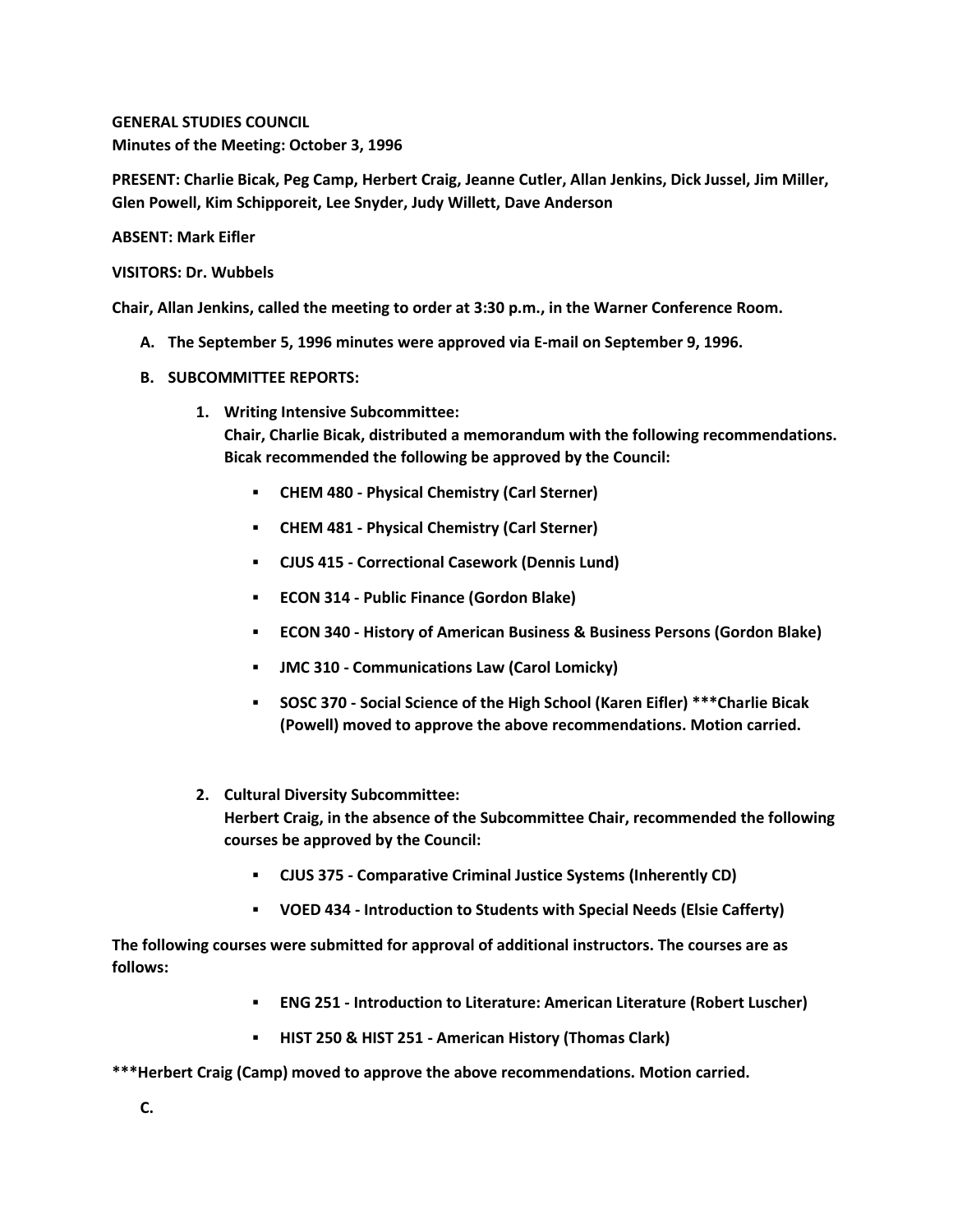## **D. OLD BUSINESS:**

- **1. Update on Subcommittee Restructuring: The Deans have submitted their suggestions for the Subcommittees. Within the next few weeks, the Subcommittees should be formed.**
- **2. Update on Development of Specific Criteria: The September 16, 1996 assessment workshop with the Chairs went very well. Individual departments will schedule open discussions by the end of October.**
- **3. Discussion of General Studies Annual Goals: Assessment and the expansion of WI courses are some of the main goals of the General Studies Council this year. The Council would like to have at least one WI course in every department.**

## **E. NEW BUSINESS:**

- **1. Judy Willett - Course Waiver Issues: Judy Willett had two questions: 1) How is a waiver made? 2) What guidelines or things are considered? In the discussion that followed, Kim Schipporeit noted the General Studies Council had started to develop a procedure, but it had not been completed. Copies of the existing draft will be distributed at the next meeting.**
- **2. Richard Jussel - Honors Program CD/WI Strategy:**
	- **Dick Jussel distributed a handout on the guidelines for honors courses. Jussel reported that there are no honors courses approved as WI, and all honors courses meet the WI criteria. Jussel would like the Council to approve all honors courses as inherently WI. Jussel, along with WI Subcommittee Chair (Glen Powell), will compile a list of instructors that will be teaching these courses and submit the list for approval at the next meeting.**
- **3. David Anderson - Liberal Arts Accreditation Information: Assistant Vice Chancellor for Academic Affairs, David Anderson, and Vice Chancellor for Academic Affairs, Dr. Wubbels, introduced material relating to the American Academy for Liberal Education. General Studies Council members were encouraged to share this information and gather comments from the campus on this issue.**

## **F. DIRECTOR'S REPORT:**

**Jenkins distributed a memorandum concerning the General Studies response to Faculty Senate's position relating to the inclusion of 300 and 400 level courses in the General Studies program. Jenkins asked the Council to review the handout so this issue can be discussed at the next meeting.**

**G. NEXT MEETING:**